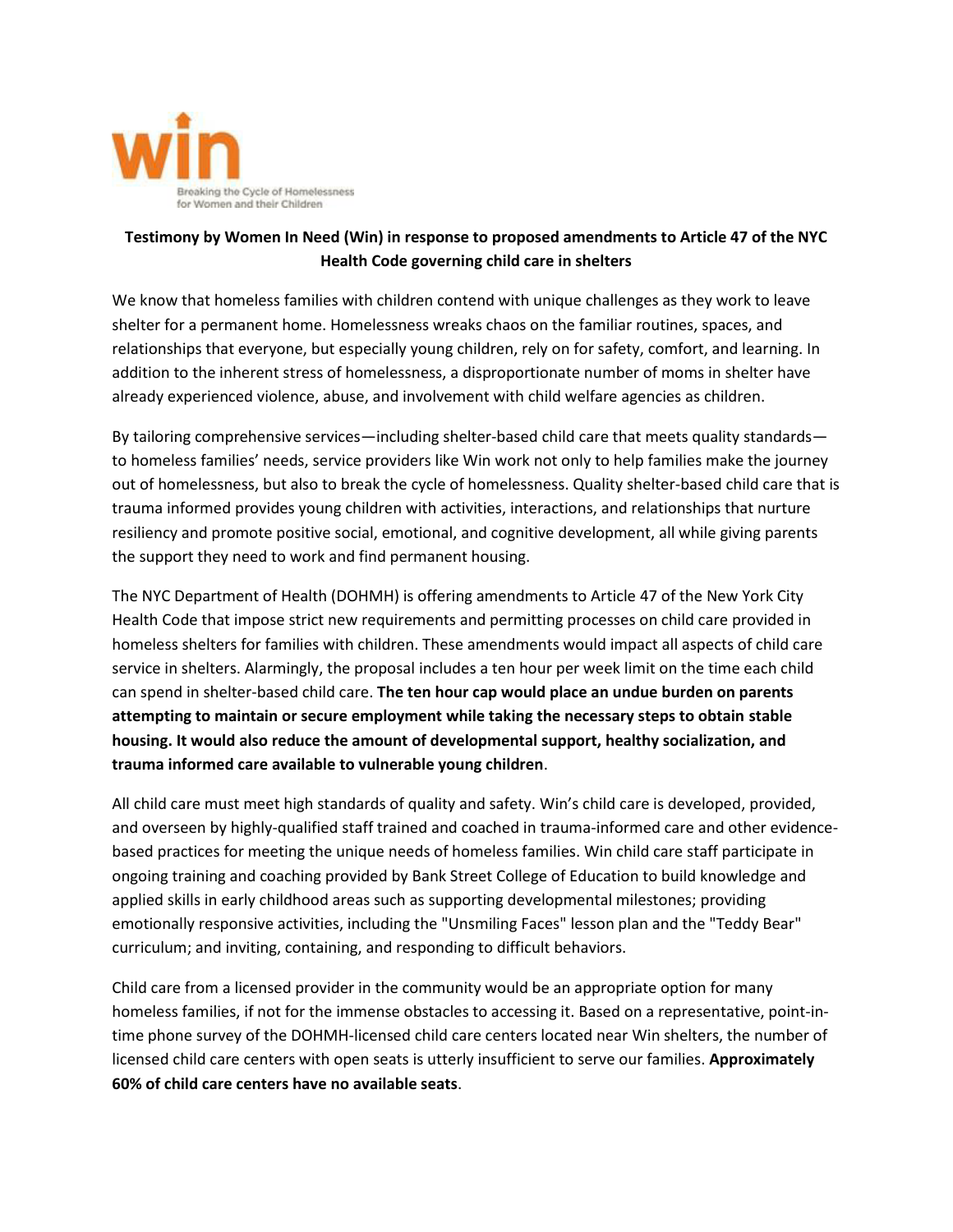|                     | Child care aged<br>children at Win<br>shelter | DOHMH listed child<br>care centers | Centers with no open<br>seats |
|---------------------|-----------------------------------------------|------------------------------------|-------------------------------|
| East Flatbush       | 96                                            | 9                                  | 6                             |
| Harlem              | 154                                           | 9                                  | 6                             |
| Astoria             | 43                                            | 10                                 | 9                             |
| Central Brooklyn    | 247                                           | 18                                 | 6                             |
| South Bronx         | 19                                            |                                    | 5                             |
| <b>East Tremont</b> | 30                                            | 23                                 | 13                            |
| Total across Win    | 589                                           | 76                                 | 45                            |

**Table 1:** *Child Care Centers Accepting Subsidies Without Available Seats Near Win Shelters 1\**

The lack of available slots is especially notable for infants and toddlers, who represent the majority (approximately 54 percent) of child care-aged children in Win shelter. Out of the 65 child care centers located near a Win shelter, only six had vacancies for children under the age of two. Further, **infant and toddler spots were only available in two of the six neighborhoods where Win shelters are located**. In Harlem, where over 100 children under the age of two sleep in a Win shelter, there wasn't a single child care slot available for infants and toddlers. Table 2 presents the number of centers with available seats by age group.

|                     | Children age 2 | Centers w/at | Children ages 3 | Centers w/ at   |
|---------------------|----------------|--------------|-----------------|-----------------|
|                     | and under at   | least one    | and 4 at a Win  | least one open  |
|                     | Win shelter    | infant/      | shelter         | seat for 3-4 yr |
|                     |                | toddler slot |                 | olds            |
| East Flatbush       | 53             |              | 43              | 3               |
| <b>Harlem</b>       | 107            | 0            | 47              | 3               |
| Astoria             | 16             | 0            | 27              |                 |
| Central Brooklyn    | 123            | 3            | 124             | 9               |
| South Bronx         | 6              | 0            | 13              |                 |
| <b>East Tremont</b> | 13             | 3            | 17              |                 |
| Total               | 318            | 6            | 271             | 25              |

l

<sup>&</sup>lt;sup>1\*</sup> Information was gathered via a phone survey of all licensed child care centers listed on the DOHMH website as located in the communities where Win shelters are located. Only centers accepting a child care subsidy are included.

<sup>2</sup>